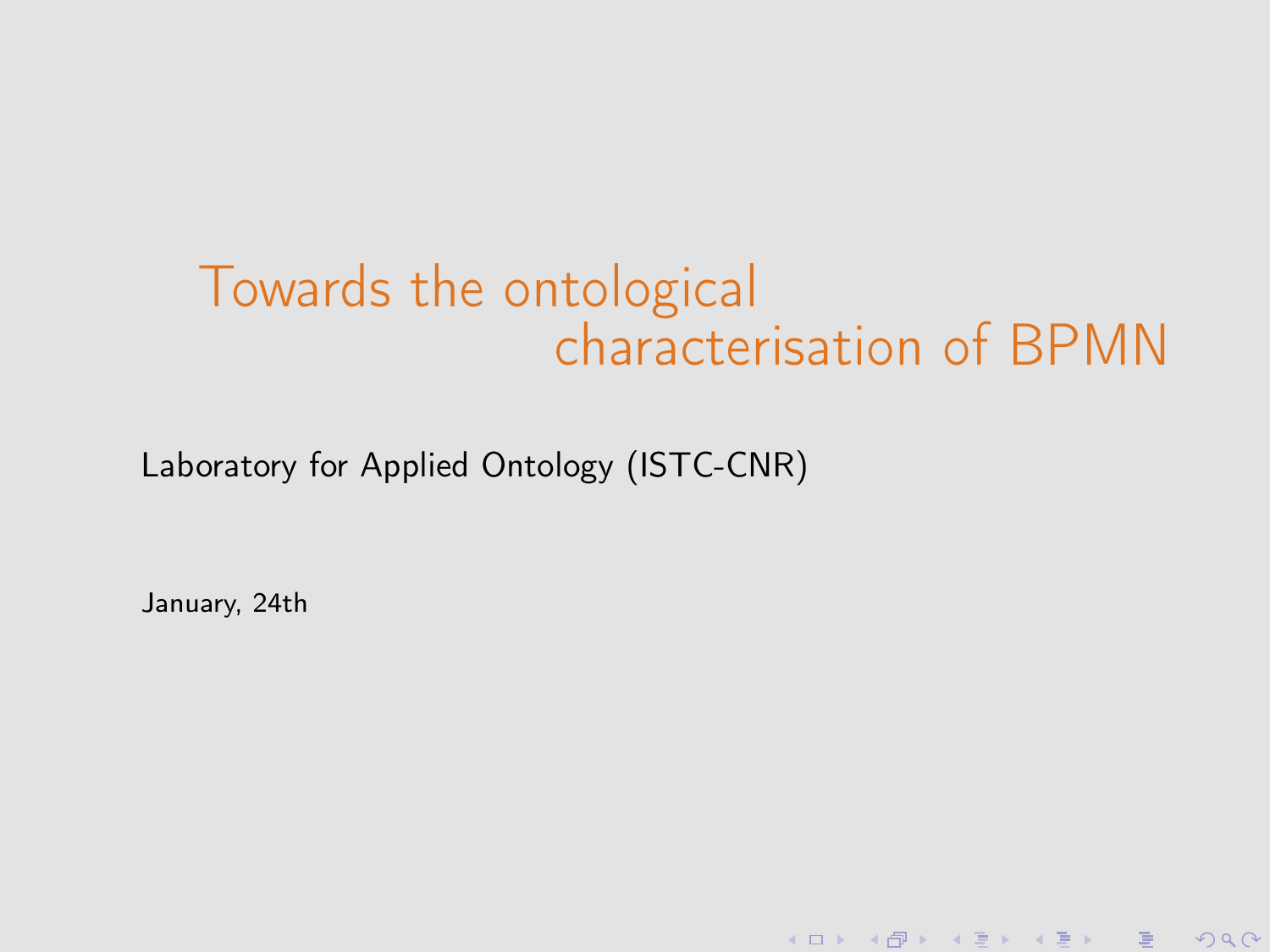# Analysis of BPMN: Current approaches

#### (1) Syntactic approaches: formal representation of the BPMN language;

- $\blacktriangleright$  E.g., Start Event does not have any incoming Sequence Flow.
- **Application: to reason, validate structural constraints [static** validation], annotate process models, etc.;

(2) Behavioural approaches: formal representation aimed at executing BPMN process models.

> $\triangleright$  Application: simulate process models, e.g., to spot deadlocks or livelocks in process model execution [dynamic validation];

> > **KORKAR KERKER E VOQO**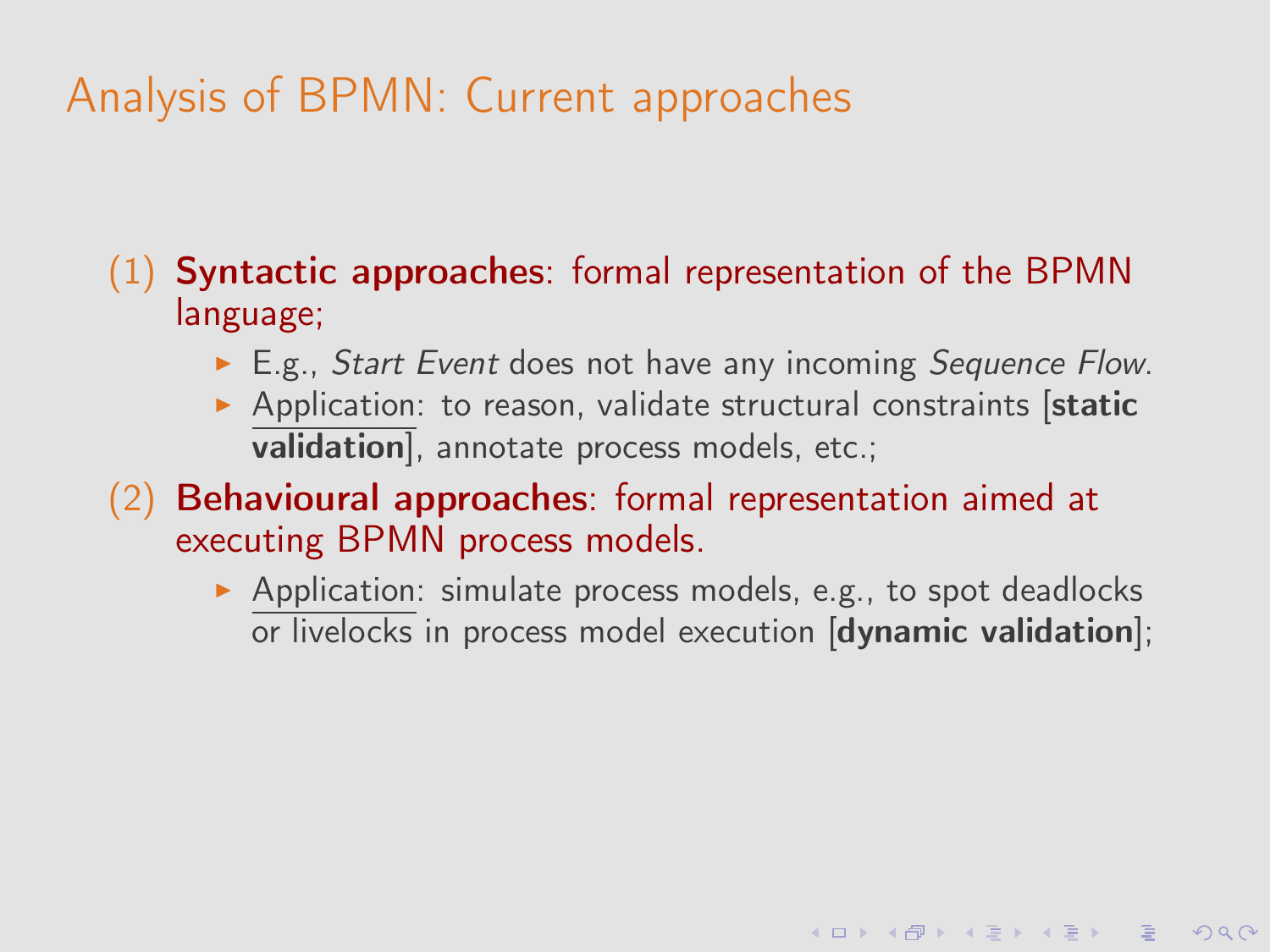# Analysis of BPMN

#### (3) Ontological approaches: ontological characterization of the BPMN meta-model

- $\triangleright$  SUMO-based analysis [\[2\]](#page-9-0); DOLCE-based analysis [\[4\]](#page-9-1), WWB-based analysis [\[1\]](#page-10-0), UFO-based analysis [\[3\]](#page-9-2)
- $\triangleright$  E.g., what is the difference between BPMN tasks and events?

**KOD KAD KED KED E VAN** 

 $\triangleright$  Application: semantic enrichment of BPMN to foster interoperability, annotations, etc.

In [\[2\]](#page-9-0), integration of syntactic and ontological (based on SUMO) approaches.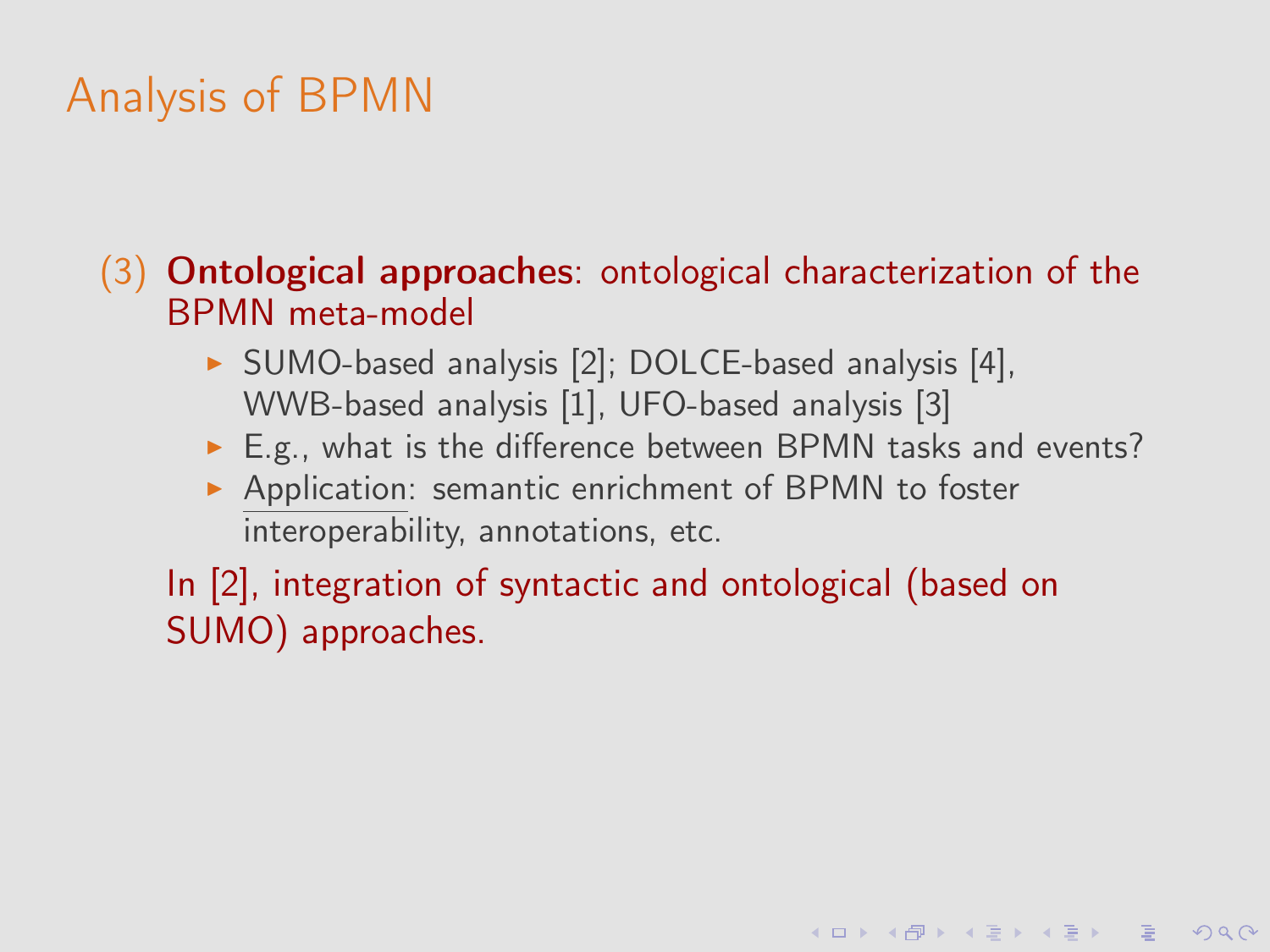# Goal-oriented process modelling

#### BPMN is goal-oriented

- $\triangleright$  An instance of a BPMN model is a DOLCE perdurant\* aimed at achieving a (pre-defined) goal.
	- Perdurant p instantiates BPMN model M with goal q, if and only if  $p$  achieves  $q$  (among other constraints)
	- It seems to be a shared view;
- If the goal is NOT achieved? p is not an instance of  $M$
- $\triangleright$  BPMN Activities are also goal-oriented: they always end by achieving (pre-defined) goals
	- $\triangleright$  The goal of a BPMN Activity  $A$  within a BPMN process model  $M$  – contributes to  $M$ 's overall goal

**KORKARY KERKER E VOOR**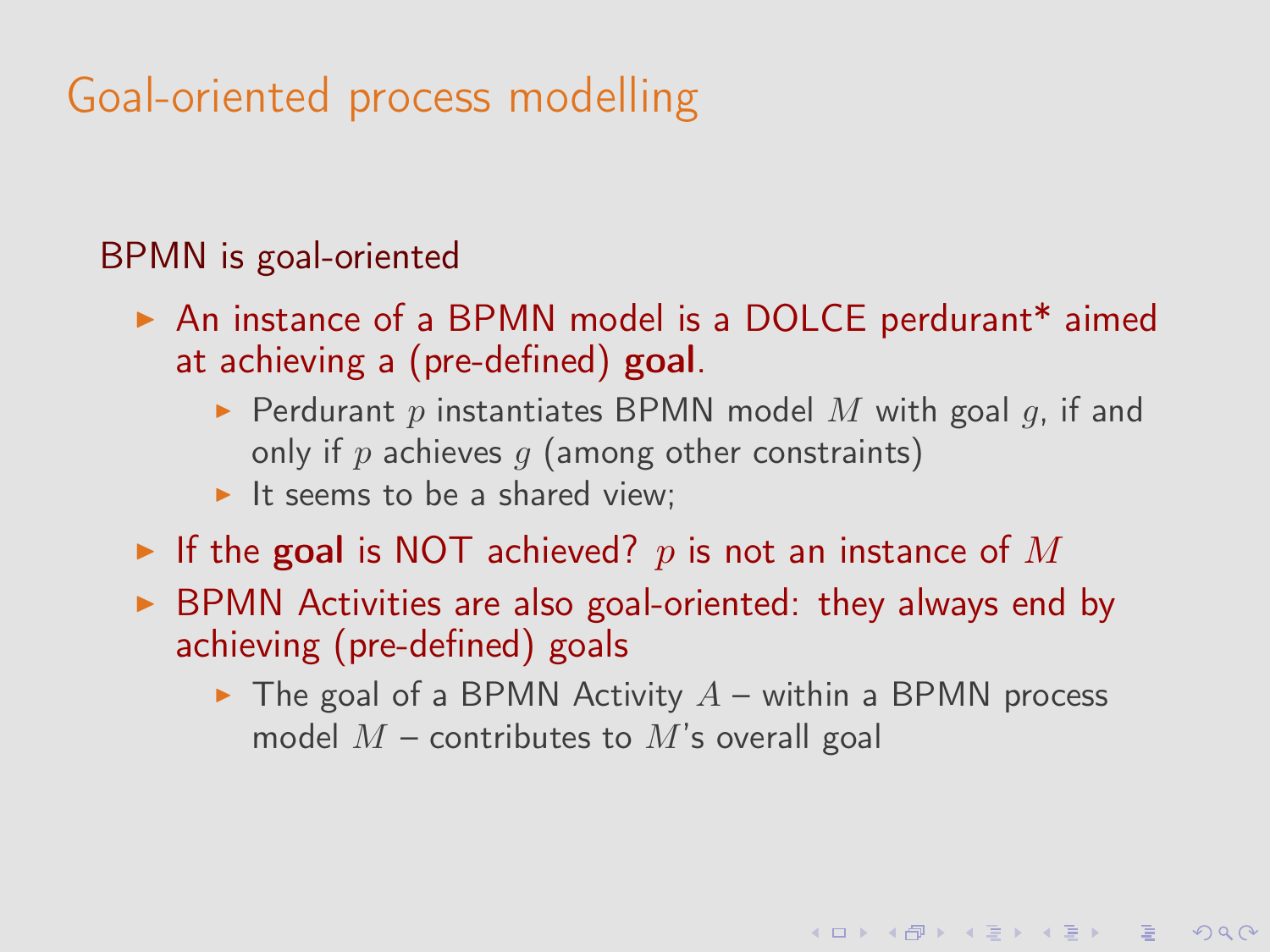# Tasks' atomicity

BPMN Task: atomic BPMN activity

 $\triangleright$  A task does not comprise further tasks

Two interpretations:

- $\triangleright$  A task is represented in a BPMN model as atomic and its occurrence in time is atomic, too.
- $\triangleright$  A task is represented in a BPMN model as atomic, BUT its occurrence in time comprise further temporal parts. [atomicity at the level of the representation]
	- $\blacktriangleright$  E.g., write email (task) comprises opening a browser, go to email provider, etc.

**KORKARY KERKER E VOOR**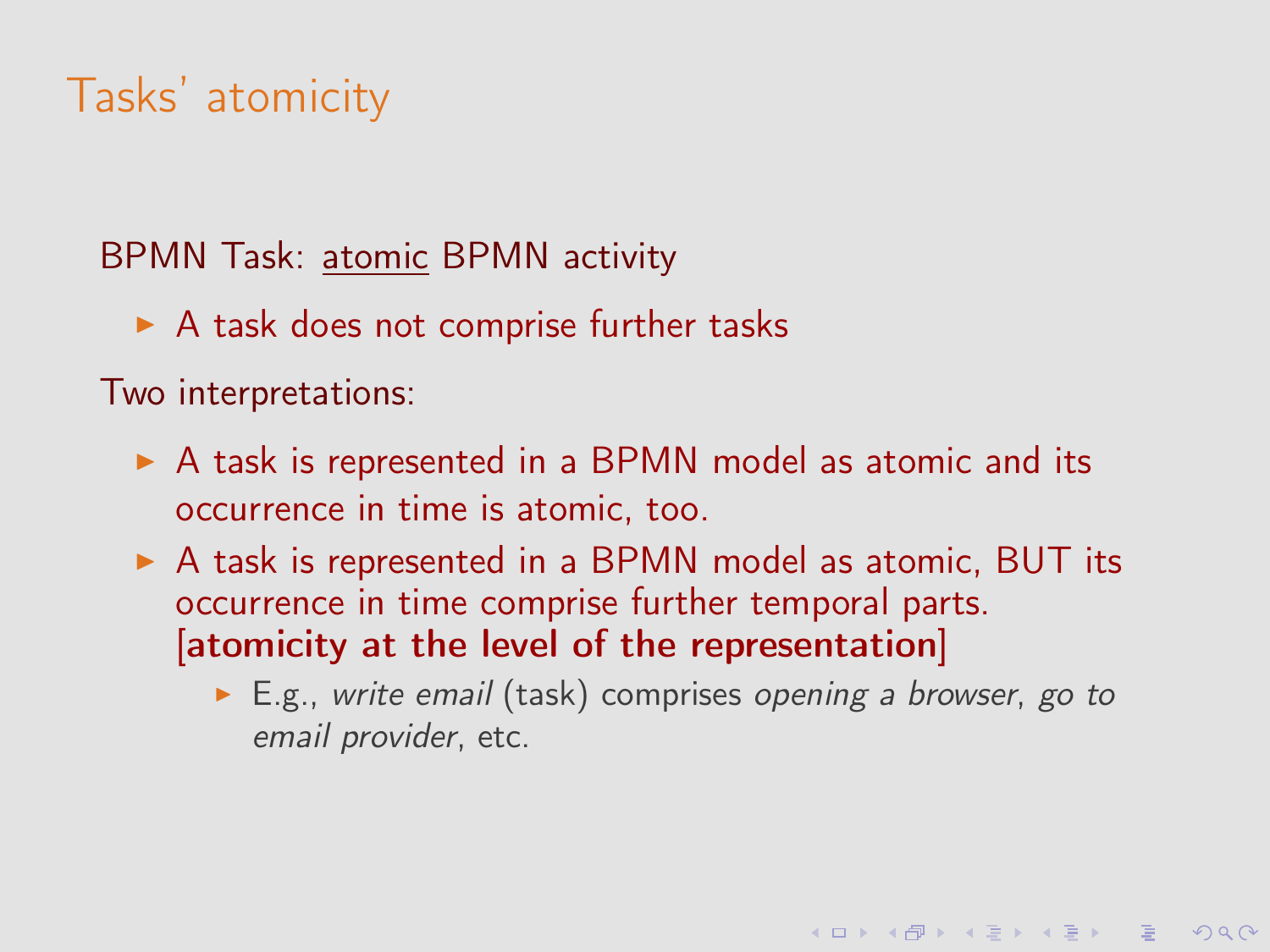### Tasks vs Events

OVERLAP between (some) tasks and (throw/catch) events:

- $\blacktriangleright$  Send Task
- $\blacktriangleright$  Throw Event
	- $\triangleright$  Both can be used to send, e.g., a message
- $\blacktriangleright$  Receive Task
- $\triangleright$  Catch event
	- $\triangleright$  Both can be used to wait for something to happen

In [\[1\]](#page-9-3), avoid send/receive tasks, "because their semantics, as described in the BPMN standard, does not significantly differ from the semantics of intermediate throwing and catching message events" [\[1,](#page-9-3) p.49] (also [\[2\]](#page-10-1))

**KOD KARD KED KED E VOOR**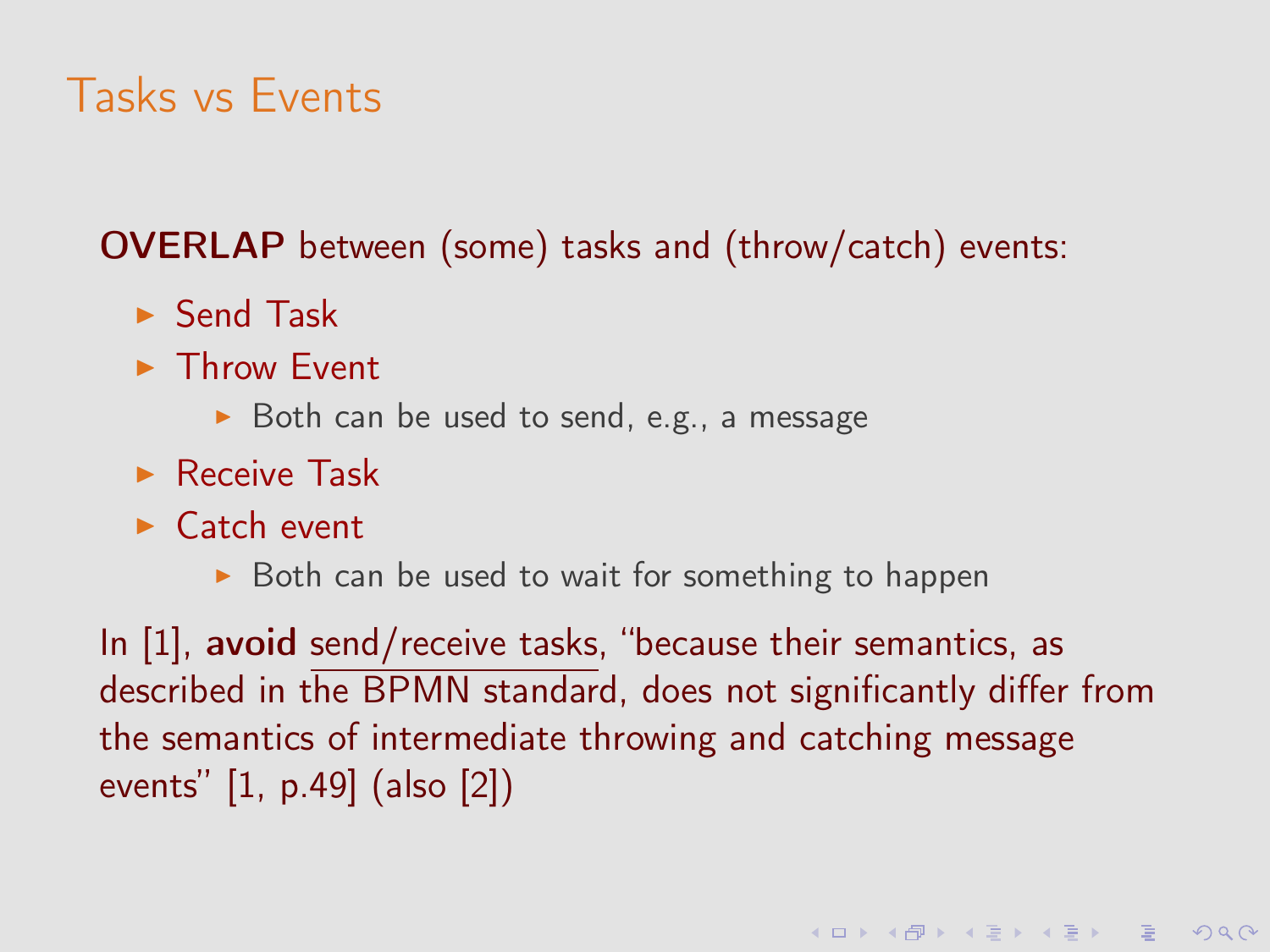### Receive Tasks vs Catch Events

#### Receive Tasks:

 $\triangleright$  "It is designed to wait for a Message to arrive from an external participant" (BPMN p.161)

Catch Event:

- $\triangleright$  "catch[es] a trigger" (BPMN p.233)
- $\blacktriangleright$  "[S]omething that influences processes beyond the design of their control flow. In many if not most cases, events occur at a point in time which is not predictable within a process" [\[1,](#page-9-3) p.32].

Receive tasks are under the control of the agent participating in a perdurant. (The agent knows when it will receive something (?)) Catch events are not under the control of the agent. (The agent does not know when it will be triggered (?))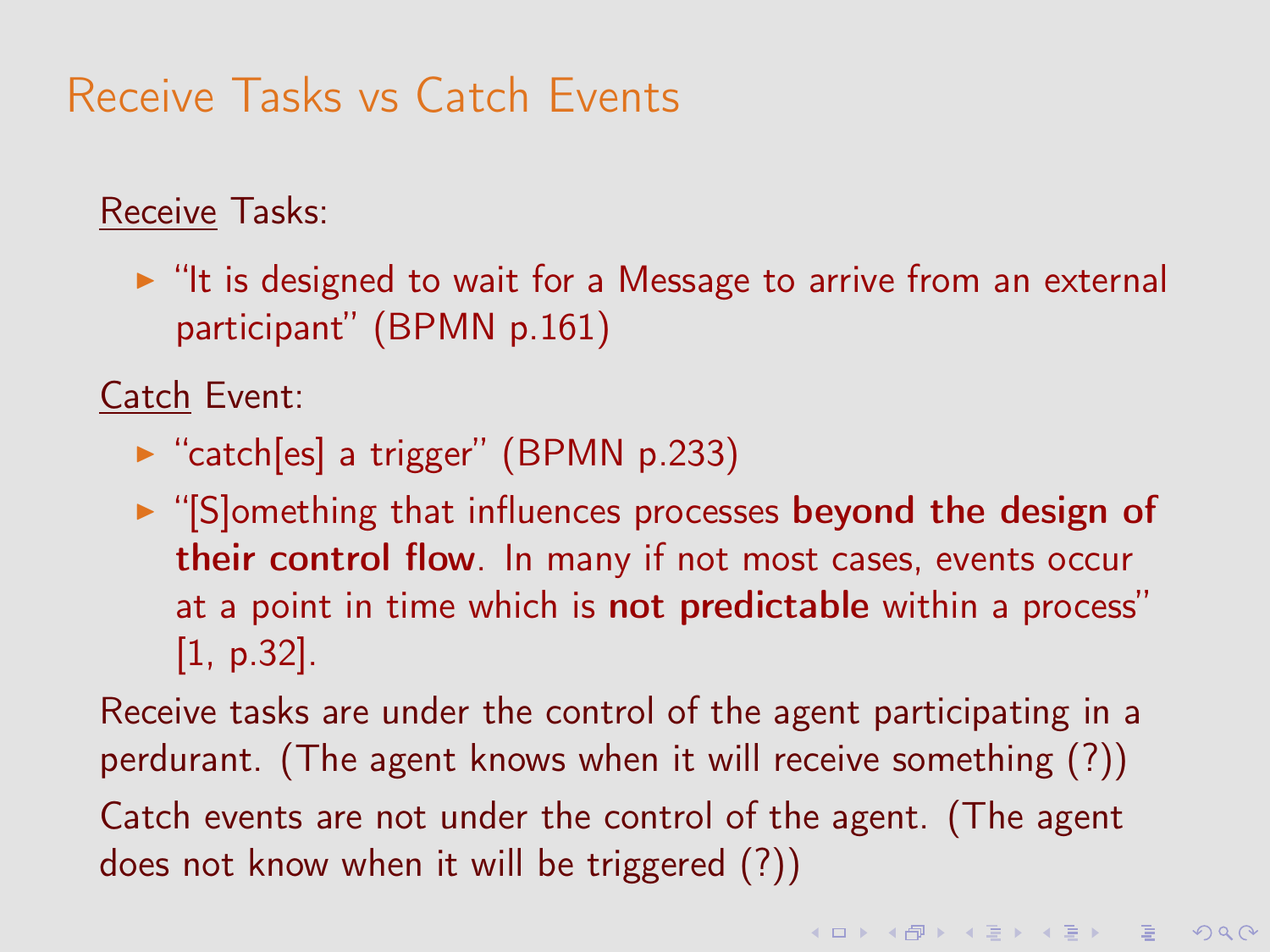# Send Tasks vs Throw Events

In both cases,

 $\triangleright$  They are under the control of the agent participating in a perdurant

**KORKARY KERKER E VOOR** 

Any relevant distinction?

Rule of thumb to prefer the use of one over the other?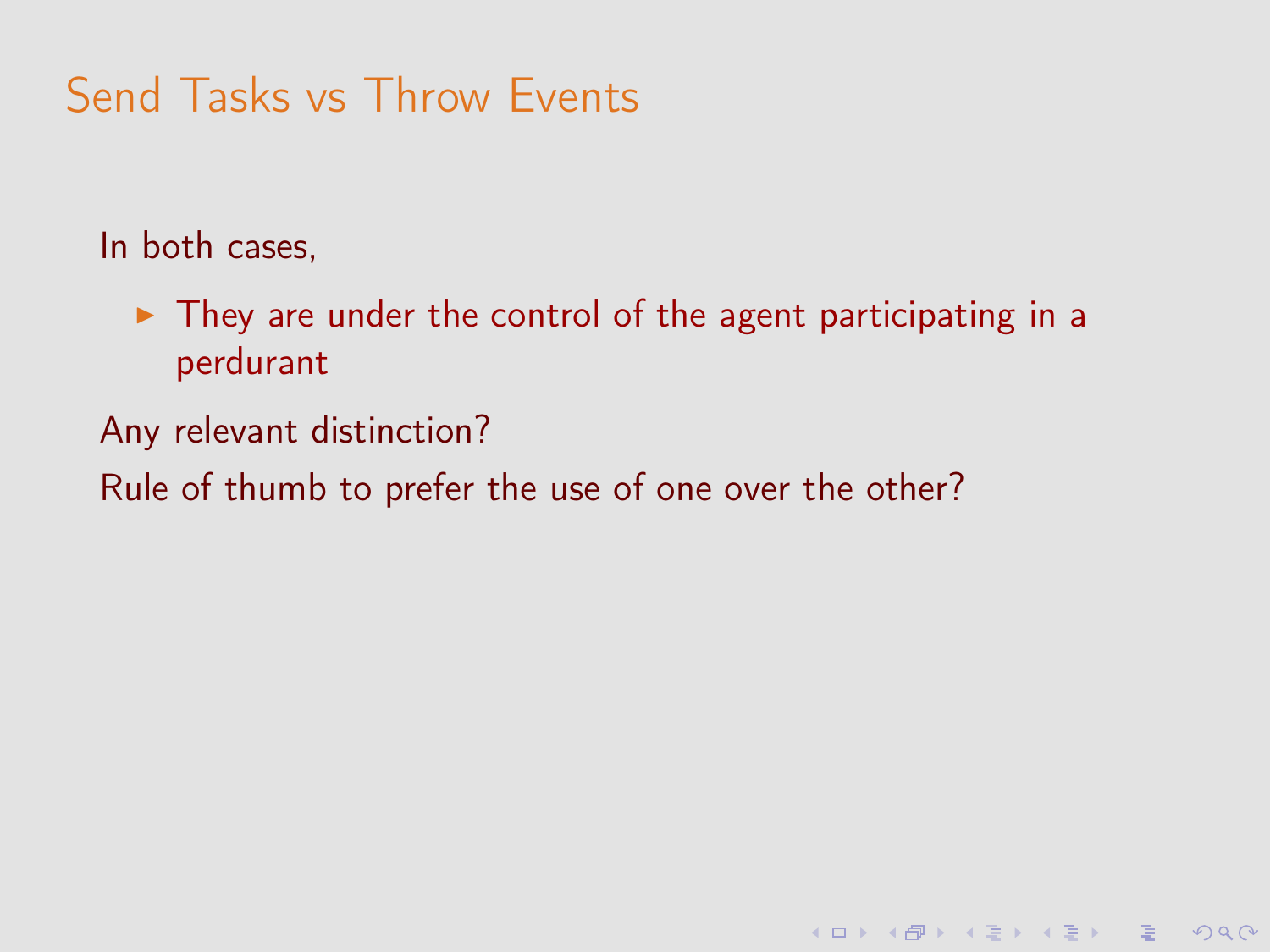# **Participants**

Participants in perdurants (represented by pools/lanes)

- $\blacktriangleright$  Participants (e.g., Company, John, etc.)
- $\blacktriangleright$  Participants' roles (e.g., designer, writer, etc.)

Pool: a specific participant? A type of participant?



 $2Q$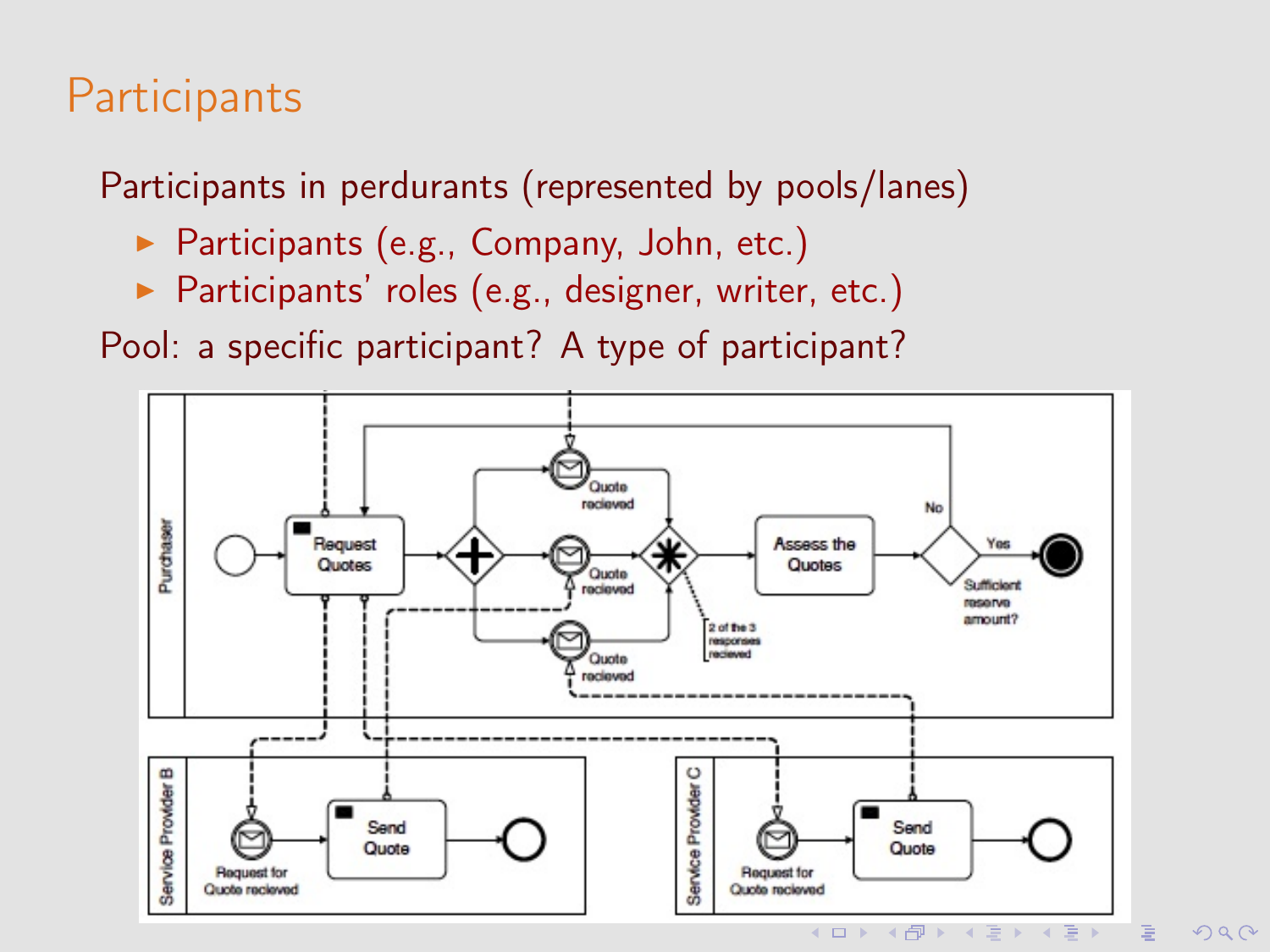### References

- <span id="page-9-3"></span>F Kossak et al., A Rigorous Semantics for BPMN 2.0 Process Diagrams, Springer 2016
- <span id="page-9-0"></span> $\Box$  Fellmann et al., A query-driven approach for checking the semantic correctness of ontology-based process representations, International Conference on Business Information Systems, Springer, 2011
- <span id="page-9-2"></span>Guizzardi et al., Can BPMN Be Used for Making Simulation Models?, Workshop on Enterprise and Organizational Modeling and Simulation, Springer 2011
- <span id="page-9-1"></span>**Sanfilippo et al., Events and Activities: Is there any Ontology** behind BPMN?, FOIS 2014